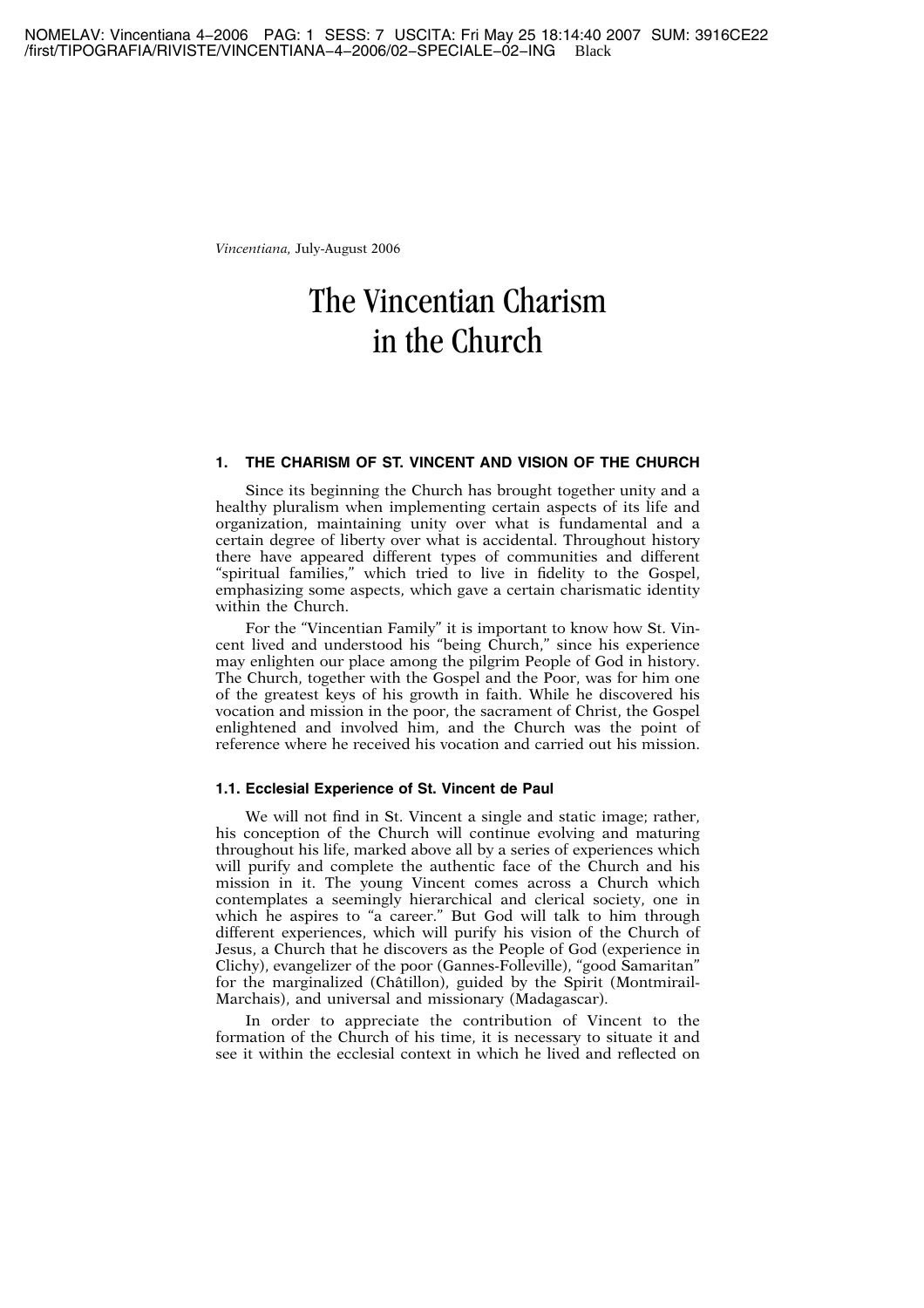the Church. As a man after the Council of Trent, he is influenced by the image of the Church which sprouted from it. Although this Council did not deepen the ecclesial issue, its reform programs had as their base a determined, underlying ecclesiology and the vision of the Church as a "perfect society" with these characteristics: societal dimension, hierarchical structure, indifference and even hostility towards the world, apologetic and anti-protestant character, etc.

The Church which St. Vincent de Paul experienced is a community incarnated in history: pilgrim, sinful, divided, interdependent from the state, at times with some pastors who are incompetent and unworthy, with some religious communities which need reform and an abandoned Christian people who need a profound evangelization, etc.

#### **1.2. Vision of the Church in St. Vincent de Paul**

Starting from this ecclesial situation and as a response to these urgent situations, Vincent discovers and tries to put into practice a new image of the Church, one that is evangelical and which has the following among other marks:

- − "Mysterious" character of the Church, which cannot be reduced to its more visible and social aspect. The Church is a divine work which has its origin in the Trinity. It is a work of the Father, which carries on the mission of Christ, evangelizer of the poor, guided by the Holy Spirit.
- − Close relation between the Church and the Kingdom. The Church has as its mission to establish the Kingdom and spread it throughout the world, a Kingdom wherein the privileged ones are the poor, those who, in spite of beginning their life in this world, do not have its fullness here.
- − Centrality of the category of people, of the "poor people"; the hierarchy and all ecclesial life must be in function of this.
- − Insistence on the theme of evangelization "by word and work," as the fundamental mission of the Church and its structuring element.
- − The central place of the poor in the "body of Christ," setting the basis for a reflection on the "Church of the Poor." The spirit of charity and mercy has to be a mark of the People of God, if one is to be faithful to God and credible to men.
- − Evangelic vision of the role of authority in the Church, contemplating the persons of the Pope, bishops and the other ministers from their vocation of service more than from their categories of power.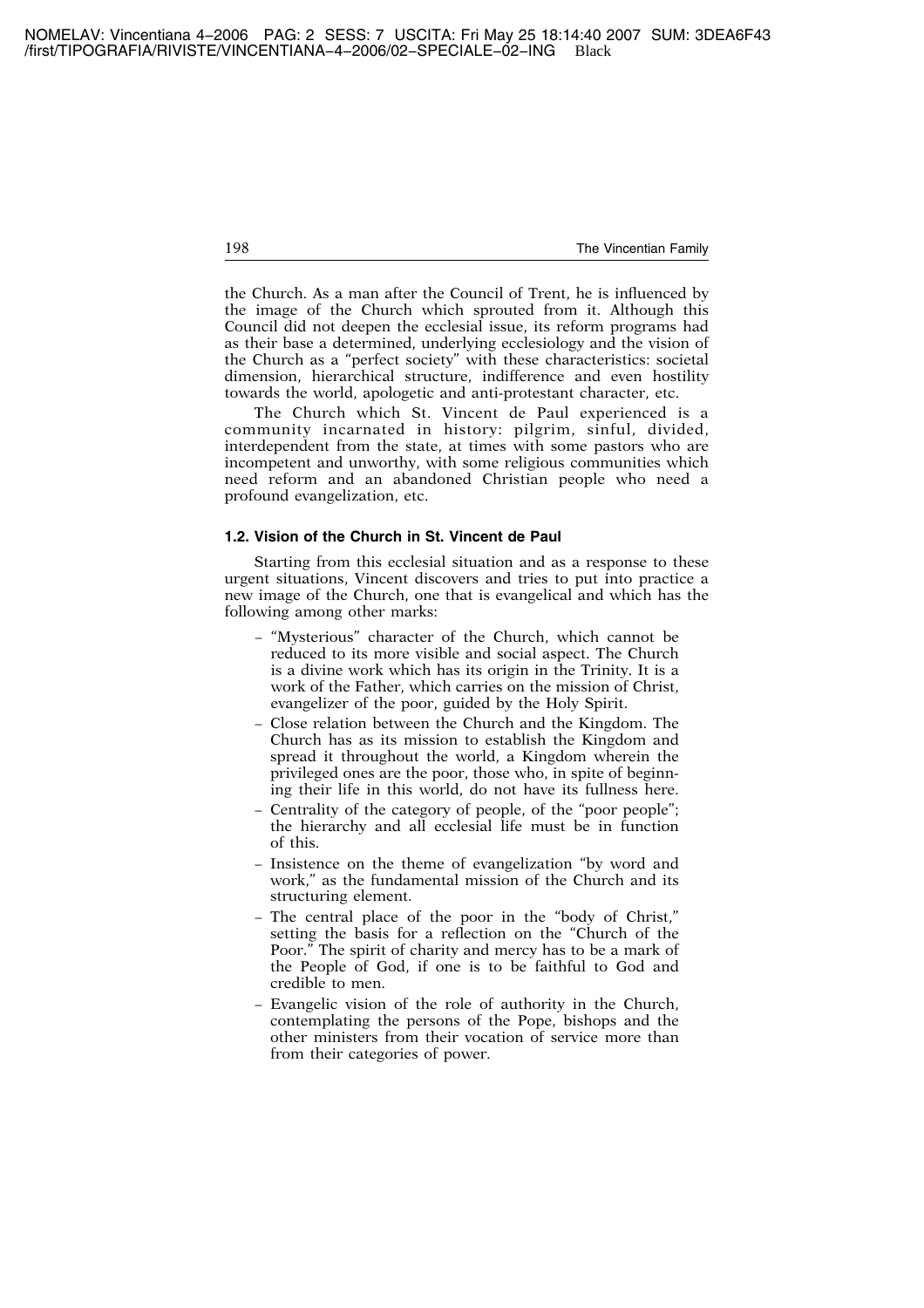- − Renovation of religious life and the opening of new channels of consecration to God, from within the world, and an option for the service of the poor.
- − Rediscovery of the place of the laity in the life of the Church, coming from a baptismal spirituality, the universal call to holiness and its participation in apostolic life, especially in the fields of charity and evangelization.
- − Reinsertion of the woman in the life of the Church and its apostolic work through feminine lay associations.

Some of these intuitions, which were, at times, more applied and lived-out than theorized, have made it possible for Vincent de Paul to be considered as "one of the architects of the modern Church." Given that these contributions have been assumed and enriched by praxis and post-ecclesial reflection, he may be considered as an authentic "prophet of the present ecclesiology." With reason, during the funeral prayer at the death of St. Vincent, his friend, Msgr. Maupas de Tours, affirmed that, "He just about changed the face of the Church."

#### **2. MODEL OF THE CHURCH IN THE VINCENTIAN CHARISM: THE CHURCH OF THE POOR AND FOR THE POOR**

The taking of ecclesiological positions multiplied in the years after Vatican Council II. The Pre-Conciliar model — institutional and societal — was maintained, but the proposal for a communal Church made by *Lumen Gentium* or the proposal for an open Church, servant of the world, by *Gaudium et Spes,* were being assumed.

Soon, however, a new model was to be glimpsed in a world divided between developed peoples and those who are still in the process of development, who are getting poorer and poorer all the time: the Church of the Poor. This model sprung forth, especially in the world of poverty, from certain documents, such as the encyclical, *Populorum Progressio* of Pope Paul VI, or the conclusions of the Latin American Episcopal Conference at Medellín and Puebla, as well as a reflection from "Liberation Theology."

In the light of *Gaudium et Spes,* this model presents a Church which desires to commit itself to the service of humanity, but concretely to this real humanity which divides men on the world level, making "the rich richer and the poor poorer" each time. Before this harsh reality, the Church must not remain indifferent, but rather it should find solutions in the Gospel, making a clear "option for the poor," placing itself on the side of the lost, the outcast and the marginalized, converting itself into a Church for the service of the "non-humanity."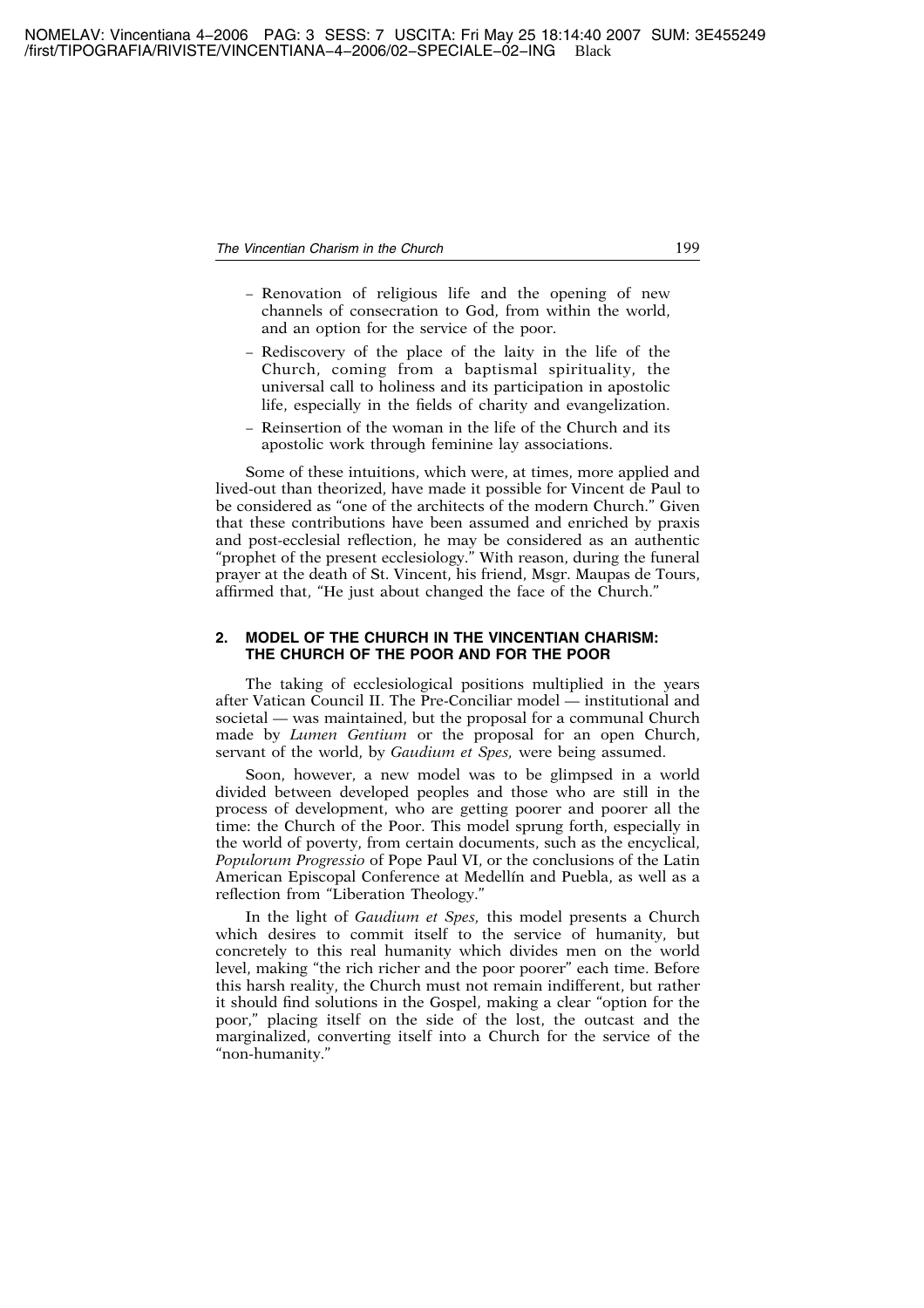# **2.1. Characteristics of the "Church of the Poor"**

Some of the characteristics of the face of this Church of the Poor are:

- − It is centered in the world of the poor and from them it contemplates and discerns reality. The poor are not a "part" within it; they are the core of its totality.
- − It is a "prophetic" Church, which knows how to discern in what happens in the present world, the signs of the presence of God, as well as the presence of the "mystery of evil," which acts against the plans of God. For this, in addition to proclaiming the will of God throughout the world, it has to denounce sin and sinful structures which are opposed to these projects of God.
- − It is a Church which continues in history the option of Jesus of Nazareth for the poor and the marginalized.
- − It is a Church which interprets its saving mission as an "integral liberation" from all types of slavery of the entire man and of all men. It is a Church which, aside from proclaiming the Good News, tries to convert itself into a "good reality," through the liberation of the oppressed.
- − It is a Church which, in its service to the Kingdom of God, emphasizes the evangelical perspective of the priority of the poor in this promised Kingdom, for they are the privileged ones of the Kingdom.
- − It is a Church in which the relations among its members are based on equality and fraternal service and in which the poor are the principal protagonists. It is a Church which is not only for the poor, but it is with the poor and, preferably, of the poor.

# **2.2. Vincent de Paul, inspiration of the "Church of the Poor"**

This model of the Church has many points of contact with the ecclesial experience of St. Vincent, who may be considered a precursor or prophet of this vision of the Church centered on the poor. The poor taught Vincent de Paul to understand the Church and its mission. His contact with them led him to contemplate the ecclesial community with new eyes and commit himself to its reform in order to give it a new face, one that is more evangelical by its proximity and service to the poor. Let us look at some convictions of St. Vincent in relation to this ecclesiological model:

− The poor are concrete persons (not a category or idea), who live in a situation of misery, exploitation, marginaliz-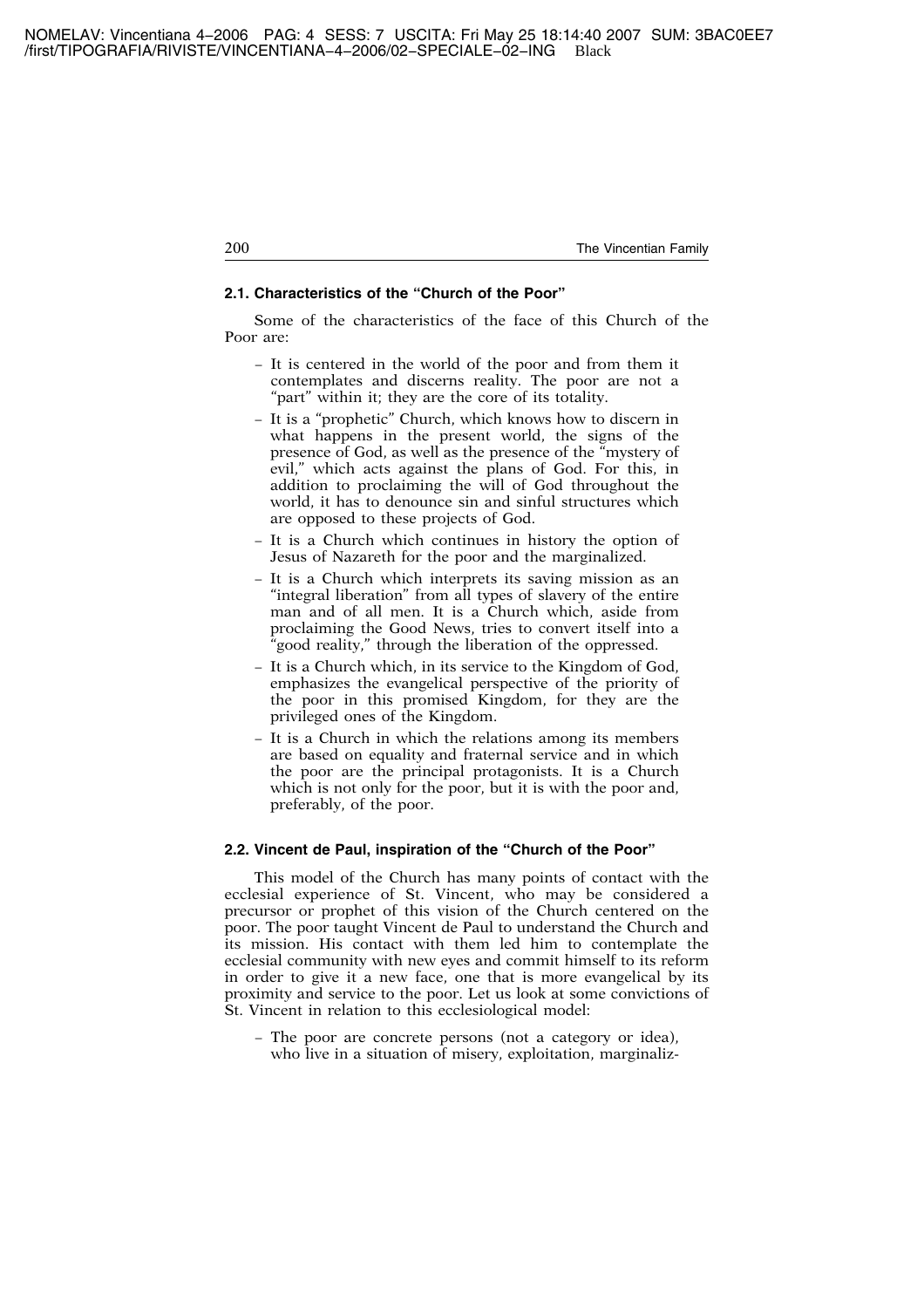ation, and injustice. But aside from that, in the light of faith, they appear to him as "a living mediation of Christ," "sacraments" of him who "wanted to become poor and is represented to us in the poor." They are the favored ones of God and among them is the "true religion." This "mystic" vision of the poor lays the foundation for his understanding of the Church, which has to be understood and organized in function of the poor. He thus rediscovered in the Church of his time an aspect which had been abandoned: an option for the poor, "the most precious members of the body of Christ."

- − The poor are the favored ones of the mission of Christ and his Church. Vincent contemplates Jesus Christ, above all, as the "evangelizer of the poor." "He himself desired to be born poor, to welcome the poor in his company, to serve the poor, to put himself in the place of the poor...." From this Christological vision, he discovers that the Church, as an image of Christ in the world and continuing his mission, has to take on the attitudes of the Master and present itself as poor and servant of the poor.
- − "God started the Church with some poor people." Looking back at the beginnings, St. Vincent discovers that Jesus "upon instituting the Church chose poor men, ignorant and fishermen, to found and plant it in the whole earth." God still chooses "poor people" to continue his work in the Church.
- − "The Church of Jesus Christ is the city of the poor." "In the Kingdom of Jesus Christ, pre-eminence belongs to the poor, who are the firstborn of his Church and his true children." "In the world, the poor depend upon the rich and seem to have been born only to serve them; on the contrary, in the Holy Church, the rich are not admitted but on condition of serving the poor" (J.B. BOSSUET, "Sermon on the Eminent Dignity of the Poor in the Church").

The Church is for the poor: preferential option for the poor. It is one of the greatest concerns of St. Vincent in his life: to give back to the clergy and the laity solidarity with and service to the poor, as requirements of their own faith. He sees the need of the Church to be converted to the world of the poor in order to become an authentic image of Jesus Christ. To return the poor to the Church and the Church to the poor is thus how one may summarize his work.

The Church of the Poor has to be a merciful Church. The Church fulfills itself and makes itself credible by compassion, which must be one of the "marks" of the true Church of God.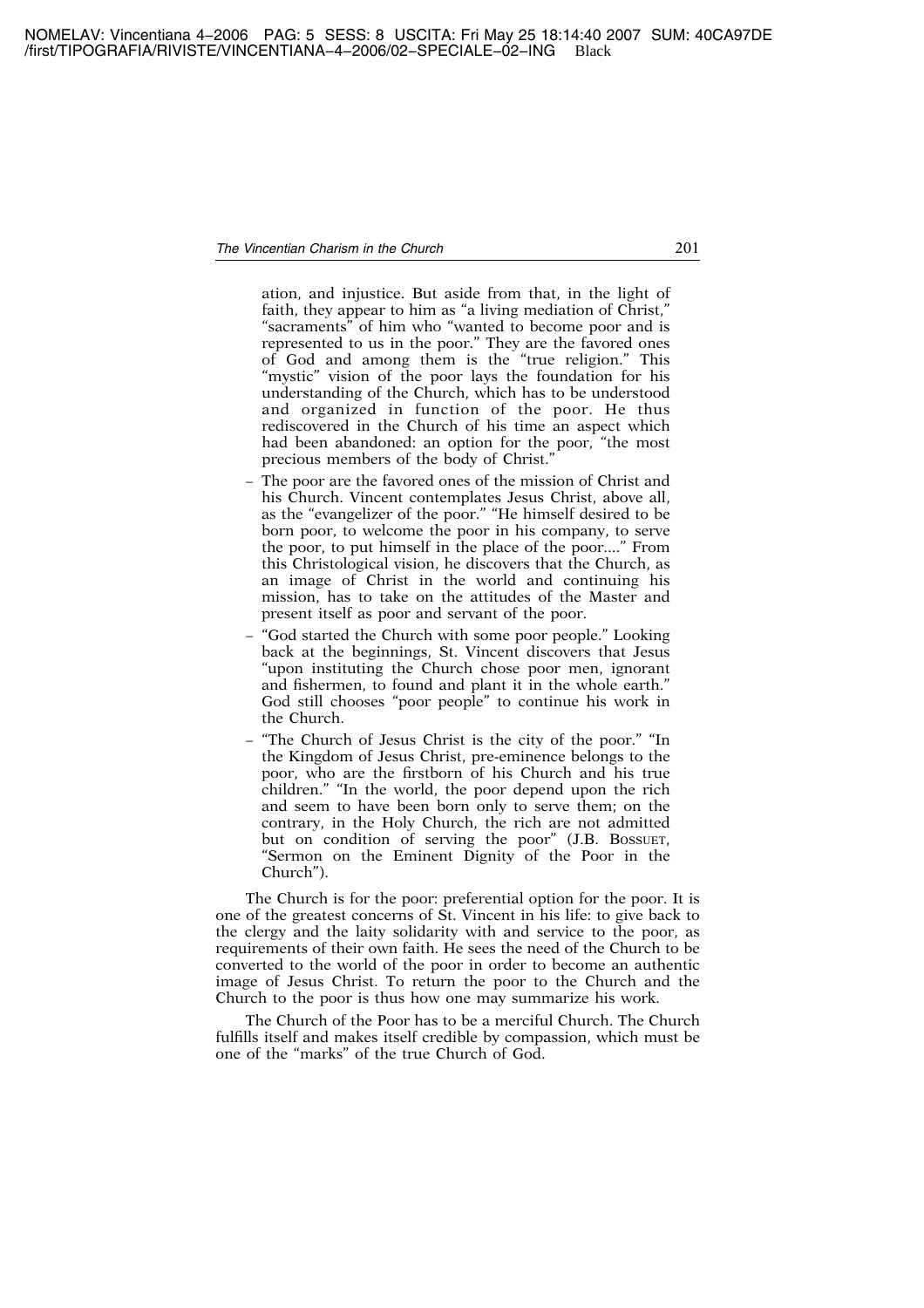From these convictions of St. Vincent, which gave meaning to his life and motivation to his works, the "Vincentian Family" cannot forget this face of the Church: a poor Church and servant of the poor, a "merciful" Church which makes itself "Good Samaritan" to the outcasts in an unjust world. This is the face of the Church which the "Vincentian Family" is called to give in order to be faithful to the Vincentian charism, to build a Church with its own style and to give credibility to the Church of Jesus Christ, which, above all, must be the Church of the Poor.

#### **3. THE CHARISM OF ST. VINCENT IN THE CHURCH**

Many followers of Jesus Christ consider St. Vincent de Paul as their "spiritual father," as an inspiration and guide by his presence and action in the Church and in the world. The life, doctrine and charism of Vincent, in spite of the temporal distance, continue to inspire their style of being Christian.

Various Religious Communities, Societies of Apostolic Life and Associations of the Laity directly created by him or inspired by his spirit, take St. Vincent as their "father." As such, he has become a "patriarch" of the Church, a "father of many people."

This fact makes us aware that we form part of a family within the Church, the "Vincentian Family," with some common roots. This family is "multifaceted," since the Spirit in diverse eras and circumstances inspired different instruments and institutions to respond to the call of God in favor of the poor from the same Vincentian charism. Although in a broad sense the Vincentian Family is composed of more than 268 institutions, insofar as they have adopted characteristic aspects of the Vincentian charism, in a restricted sense in speaking of this Family we refer to a concrete group of ecclesial associations: Congregation of the Mission, Daughters of Charity, International Association of Charities, Society of St. Vincent de Paul, Association of the Miraculous Medal, Vincentian Marian Youth, Vincentian Lay Missionaries, etc.

This plurality of the Vincentian Family implies, for its members, a task of knowing what is "common," what unites, what creates communion and allows us to form ourselves, work and celebrate together. However, it is necessary to know what is proper to each Vincentian association and its identity in the Church in order to respect and appreciate its autonomy.

Yet insofar as we are all in the Church and work from it in the same mission, union and collaboration in the Family will be a means for our apostolate of charity to be more effective: "Act together against poverty." Guaranteeing the continuity of the mission that God entrusted to St. Vincent in the world of the poor — and not so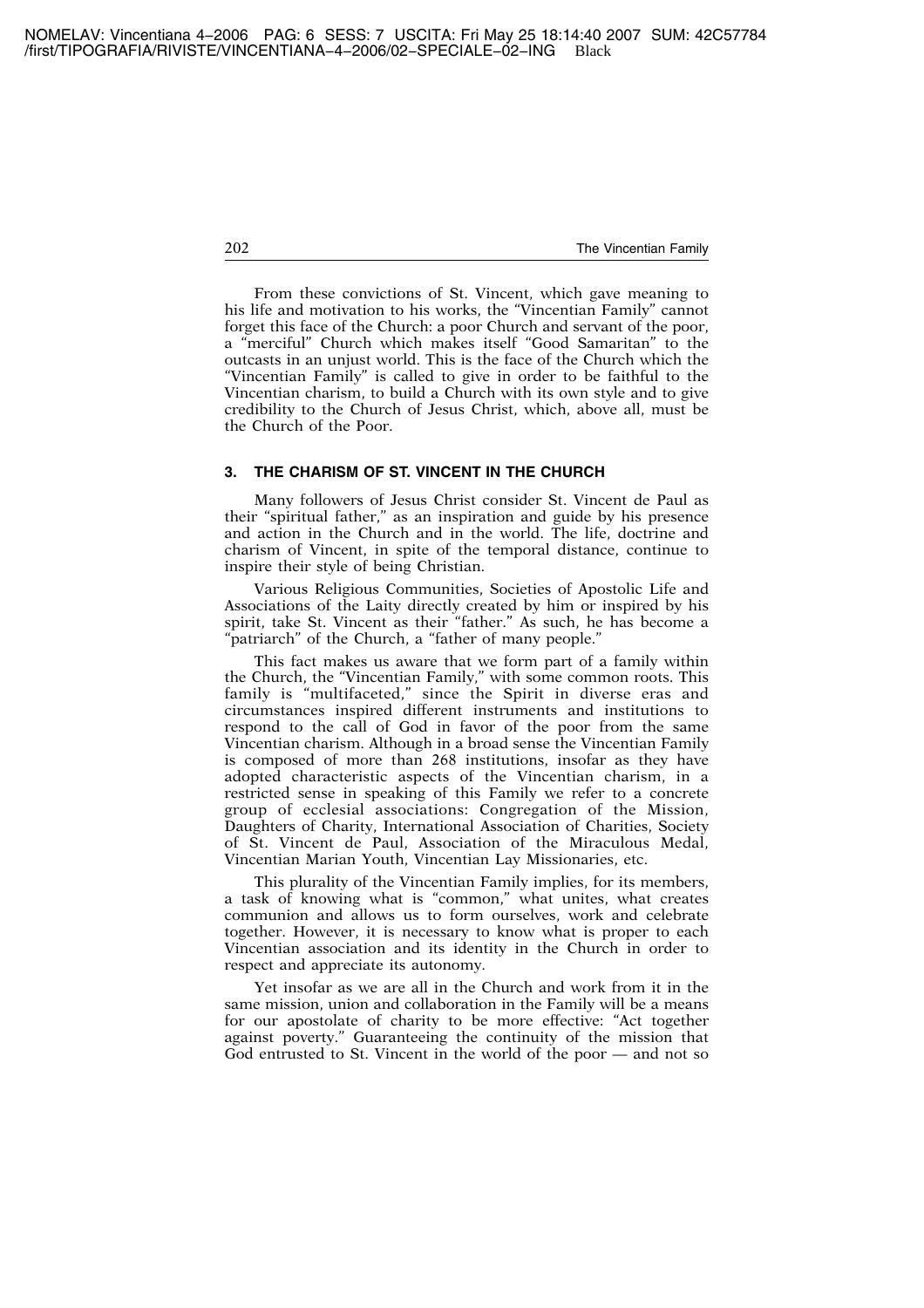much the survival of each association — has to be a great challenge for our "Family." Poverties continue to speak to us so that we might act together.

# **4. CONSCIENCE OF THE FAMILY: VINCENTIAN SPIRITUALITY**

Starting from spirituality as "the process of following Christ, under the impetus of the Spirit and the guidance of the Church," one may say that each Christian has to have his/her own spirituality. Within the unique Christian spirituality, there could be varied spiritualities, which are not essentially different, for they always refer to the following of Jesus, but vary in the historical modality of following him and the values of his message that they emphasize.

When a group of persons, usually following a master, take on the very characteristics and values of Christ, we say that they live out the same spirituality. As such, we can speak of the spirituality of the "Vincentian Family," insofar as we drink from St. Vincent's special experience of Christ, which continues to inspire his followers today. The same spirituality may be lived out in the diverse states of life and in various times and places with slight differences. This awareness of living the same "spirit" is what creates in the Church the consciousness of "family." What is essential in the Vincentian charism is the following of Christ, evangelizer and servant of the poor, from whatever state or condition of life, man or woman, clergy or layperson, adult or young person, Catholic or not, married or celibate.

Trying to gather some of these characteristics of Vincentian spirituality, which creates in all of us, who are inspired by St. Vincent, a certain consciousness as a family, we can highlight the following:

# − **Theocentric spirituality: "Being dedicated to God"**

The Vincentian is anchored in God. His/her primary vocation is to be dedicated to him. He/she lives a privileged relation with the Trinity, beginning and model of his/her spiritual dynamics. He/she does everything to please God and "does always and in everything the will of God, doing what the Son of God himself came to do on the earth...."

# − **Christocentric spirituality: "Live for Christ"**

The Vincentian has Christ as the "rule of his/her life," "the life of his/her life," "the sole aspiration of his/her heart." He is "the true model and it is in this large picture that we have to shape all our acts." Looking at ourselves in Christ, we contemplate him as the "adorer and missionary of the Father and servant of his loving design," who makes his own the prophetic words: "He has anointed me to bring glad tidings to the poor" (Lk 4:18). "Our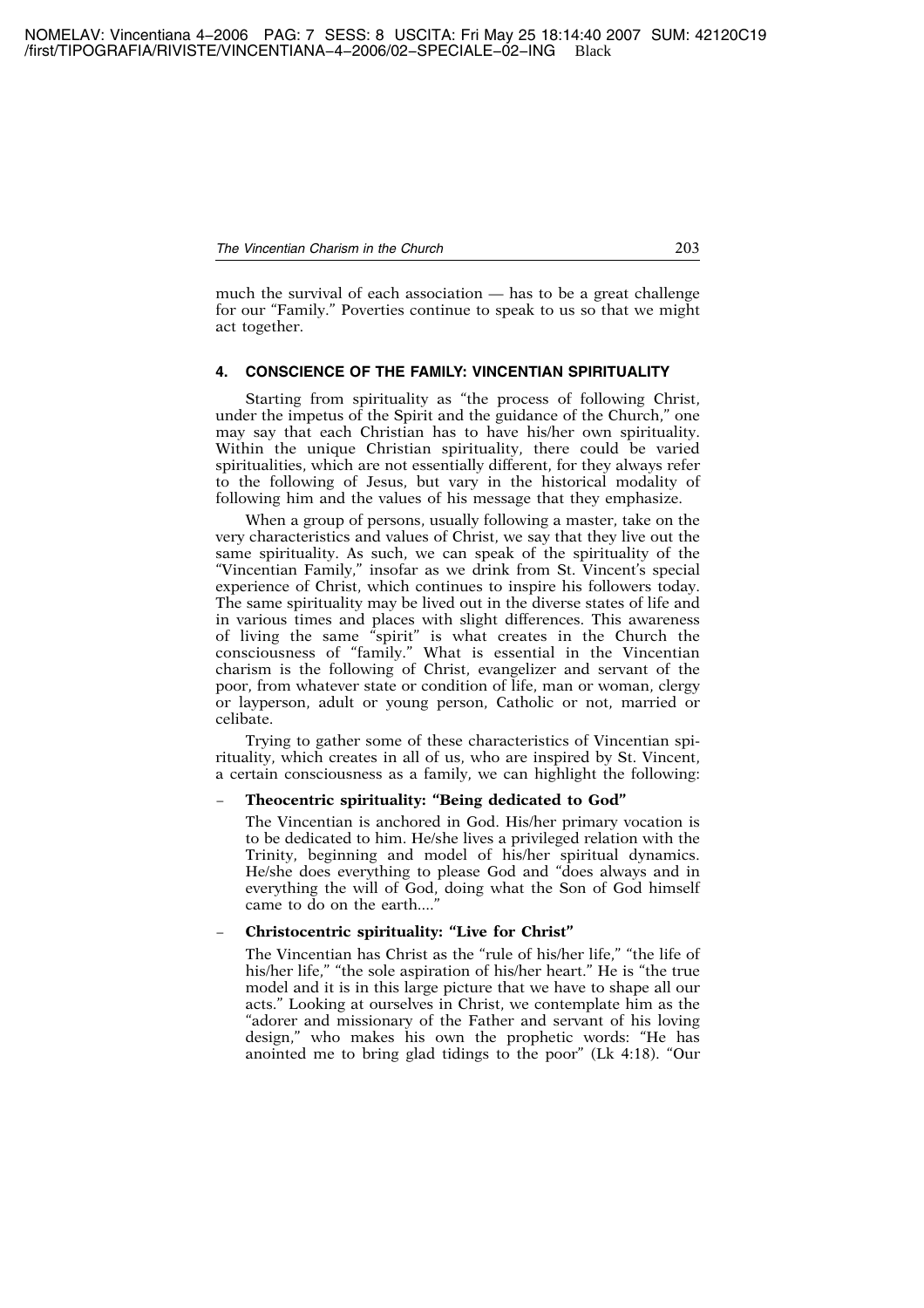vocation is a continuation of that of Jesus Christ... to reveal God to the poor, to proclaim Jesus Christ to them and to say to them that the Kingdom of God is at hand and that this kingdom is for the poor."

# − **Charismatic spirituality**

The members of the Vincentian Family, within their diversity, recognize in St. Vincent and his manner of life the "spirit of Jesus Christ," his main source of inspiration. His way of listening to God, reading the Gospel and following Christ were so extraordinary that he continues to be a model and source of inspiration for many people and organizations that work in the field of evangelization and promotion of justice and charity.

# − **Ecclesial spirituality: in the Church and as Church**

The Vincentian lives out his/her vocation and mission in the Church and as Church. People of God, members of the Body of Christ and living stones of the temple of the Spirit, we sense a dynamic force within the Church, appreciating fraternal life and working as a team. He/she lives attentive to the Social Doctrine of the Church in order to know critically the reality of the world and have criteria and principles of action for his/her social and charitable work.

# − **Spirituality of action: "All our work is in action"**

The Vincentian is aware that charity is neither a task of intelligence nor of feelings alone; rather, it is manifested above all in action. The love of God is expressed with works and in truth: "Brothers and sisters, let us love God, but let it be with the strength of our arms and the sweat of our brows."

Contemplative in action, the Vincentian is inserted in the world, especially in that of poverty, in order to discover the needs of those whom by "turning the medal" one sees as brothers and sisters, images of Christ.

The Vincentian Family, more than a group of social reformers moved by sociological or political currents, is a community of Christians which believes in the power of affective and effective love, which feels urged by the love of Christ.

# − **Spirituality of incarnate service and solidarity: to serve the integral man**

The Vincentian lives a personal encounter with the poor, in the light of the testimony of St. Vincent, who sees in them "his burden and pain," "his lords and masters," "signs of the presence of God" and "sacraments" of the suffering Christ.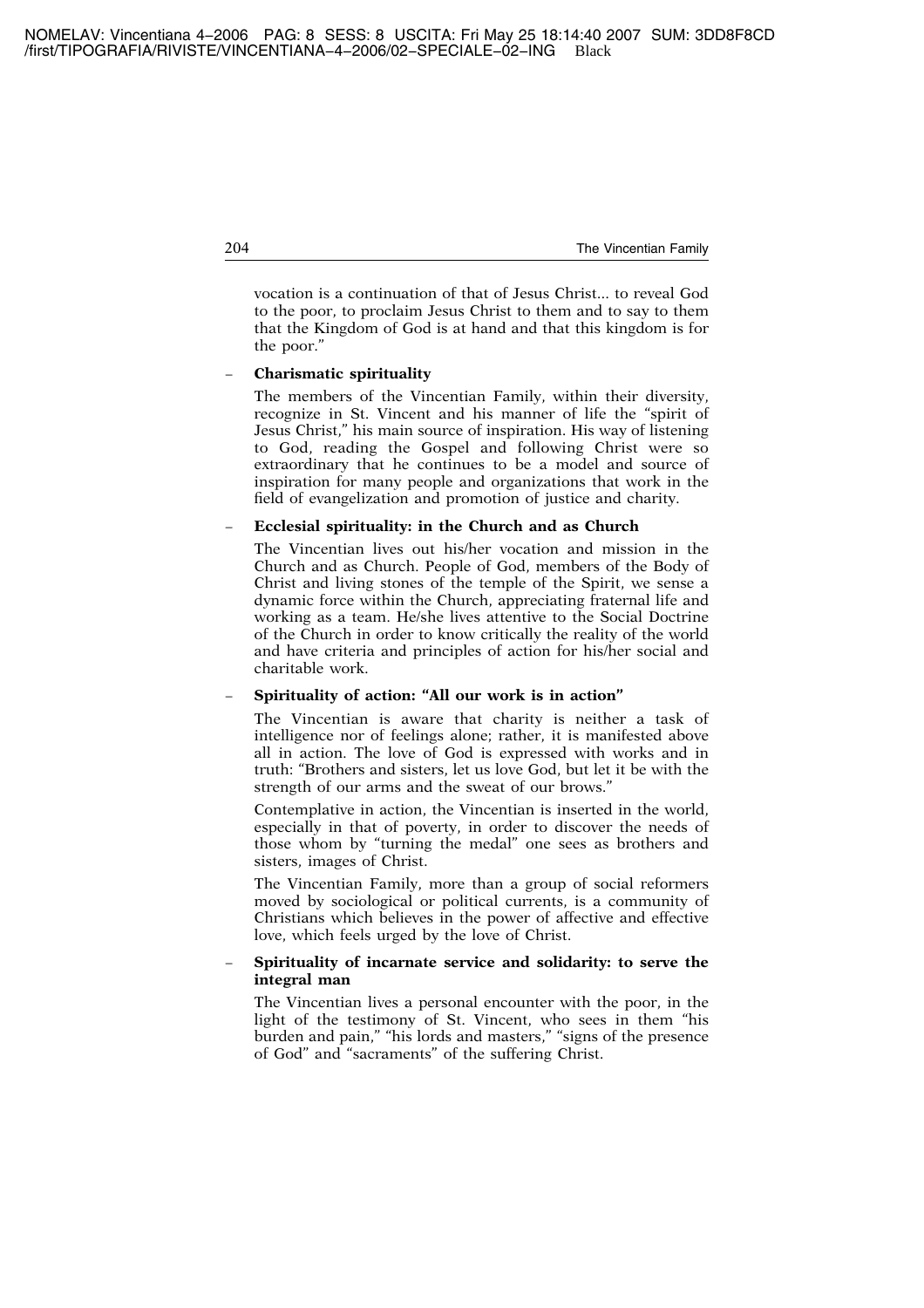From this "mysticism" of the poor, he carries out his corporal and spiritual service of the weaker and marginalized, discovering in them his "portion" and showing the "partiality of God," who demonstrates his option for the littlest ones.

Recognizing the dignity of the poor, worthy of all respect, the Vincentian is situated close to the poor and accompanies them with love, gentleness, respect... trying to remedy their specific needs, yet without failing to look for more general solutions from an analysis of the causes of poverty and seeking promotion and change of structures. Assistance, promotion and commitment for justice go together in his mission.

# − **Liberating spirituality**

The Vincentian has experienced that the Gospel is a liberating force for everyone and preferably for those whom suffering and injustice visit. For them, in order to give life to the Gospel, he/she commits him/herself to the promotion of the person, of the entire person and of all people.

Organization is important in charitable activity, because we have to work together against poverties, since the plurality of the forms and faces of poverty requires a multiple and coordinated response.

#### Missionary spirituality, open to universality from incultur**ation**

The Vincentian Family is aware of its plural and intercultural reality. Furthermore, it feels called to the universal mission of the Church, which does not close in on some determined frontiers of place or culture, but rather is open to the global presence of poverty and an overall response to the world's problems.

#### − **Committed Marian spirituality**

The Vincentian grants an important place in his/her spiritual experience to Mary, discovering in her the "mother," model and intercessor, especially in the message of the apparitions of the Blessed Virgin to St. Catherine and the gift of the "Miraculous" Medal. She invites us to live by listening to the Word, contemplating God in life and Jesus Christ in the poor, serving as she did with the option for the littlest ones.

#### − **Vital, witnessing spirituality**

Vincentian Spirituality is concretized in a style, in a willingness of the person and the Christian, which is marked by the practice of some rather specific virtues or values. Vincent was aware of human weakness. For this reason, he gave his own a series of counsels and points of reference that would help them to lead a